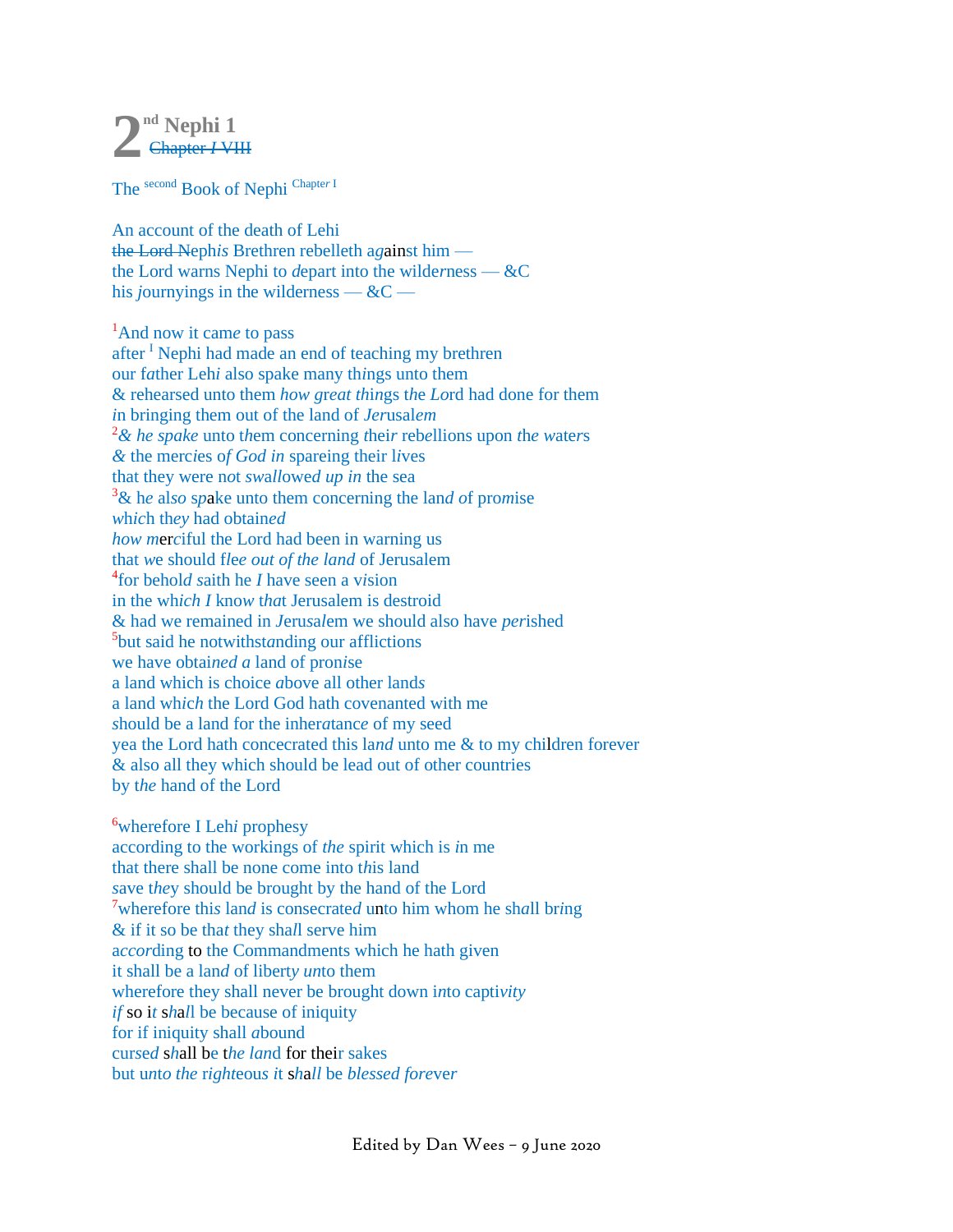$8\&$  behold it is wisdom that this land should be kept as yet from the kn*ow*ledge of other Nations for be*h*old many Nations would overrun this *l*and t*hat the*re would be no place for an *i*nheritance <sup>9</sup>wherefore I Leh*i* have obtaine*d* a p*r*omise t*h*at in*as*much ass they which the Lord God shall bring out of *t*he la*nd* of Jerusalem shall keep his comnandments they shall prosper *up*on *t*he *f*ace of this la*n*d & the*y* shall be cept from all other Nations that they m*a*y po*s*sess *th*is la*n*d unto themsel*v*es & if it *so* be that they shall ke<sup>e</sup>p his his commandments they shal*l* be blessed upon the face of th*i*s land & the*i*r shall be none to *m*olest the*m* nor to take away the land of t*h*eir *i*nheritan*c*e & they shall *dw*ell saf*e*ly forever

<sup>10</sup>but behol*d* whe*n* t*h*e t*in*e cometh th*a*t they shall *dwin*dle in unbelief they after that they have received so great blessings f*r*o*m* the ha*n*d of the Lord have*i*ng a knowledge of the Creation of the earth & all *m*e*n* knowing the great & marvelous works of the Lord from the Creation of the *wor*ld ha*v*eing power *g*iven them to do all things by faith haveing all the comm <sup>m</sup>m*a*ndments f*rom* th*e* beg*i*nning & haveing been brought by his *infinite* good $\Diamond$ ness into t*hi*s precious la*n*d of pro*m*ise behold I s*ay i*f th*e* day shall come *th*at they will reject the holy one of Israel the true messiah the*i*r redeemer & *th*e*ir G*od behold t*h*e *j*udgments of him that is *j*ust shall rest upo*n* them <sup>11</sup>y*e*a he will bring other Nations u*n*to t*h*em & he will g*i*ve unto them power & he will t*a*ke awa*y* fr*o*m them *th*e lands of the*i*r possessions & *h*e will cause them *to* <sup>too *ben*</sup> scattered & smitten <sup>12</sup>*y*ea as o*n*e Generation passeth to an other there shall be b*loo*d*she*ds & great visitations *a*mo*n*g *th*em

wheref*ore* my Sons I would that ye would remember yea I would that ye would hearken unto my words <sup>13</sup>O *that ye w*ou*ld a*wak*e a*wake f*rom* a deep *s*leep yea even from the sleep of hell & s*hak*e *off* t*h*e *aw*fu*l* cha*n*es *by whic*h ye are *b*ound which are the Chanes *w*hich *bind* the *c*hildren of me*n t*h*a*t they are carrie*d* away captive down to the ete*r*nal *g*ulf of *m*iseary *&* w*oe* <sup>14</sup>awa*k*e & aris*e* from the d*u*st & hear the words *o*f a tre*m*bleing o*pe*rnt parent whose limbs ye must soon lay down in *t*he co*ld & s*ilent grave *fro*m whence no traveller can return a few more days & *I go th*e way of *a*ll the earth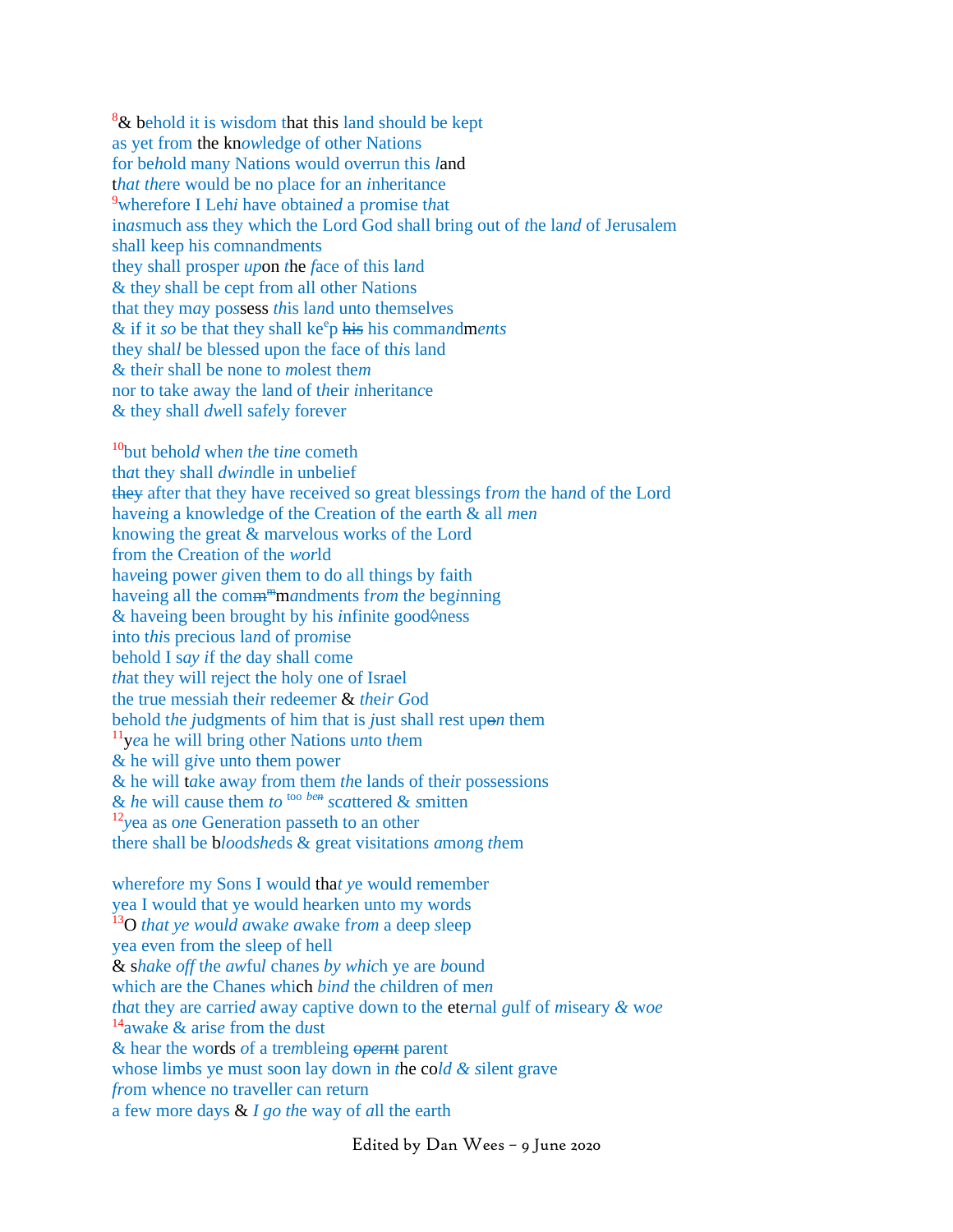<sup>15</sup>but behol*d th*e *L*ord hath redeeme*d* my soul *f*r*om h*ell I ha*v*e beheld his glory & I am encerceled about eternally in the ar*ms of* his love

<sup>16</sup>& I des*i*re that ye should remember to observe the statutes *& t*he *j*ud*g*ments of the Lord behold this hath been the an*x*ciety of my soul f*r*om th*e b*e*ginn*ing <sup>17</sup>*my* heart hath been weyed dow with sorrow from time to time for *I* have fear<sup>e</sup>d least for the heardness of you<sup>r</sup> hearts least the Lord your *G*od should *c*o*me* o*ut in* the fullnes*s* of his wrath upon you that ye be cut off & destroid forever <sup>18</sup>or that a curse*ing s*hould come u*p*o*n* you for the space of many generations & ye are visi*t*e*d b*y swor*d* & *b*y *f*amine & *are hated*  & are lea*d a*c*cordi*n*g to* the will & captivity of the Devil

<sup>19</sup>O my Sons t*h*at *these thing*s *might n*o*t* come upon you but that ye might be a choice *& a fav*ored *p*eo*ple* of *th*e *L*ord but but b*e*hold *h*is wi*ll* be *do*ne *for* his wa*y*s are *righteous*ness *for*ever  $20\&$  he hath said that in *as* mu*c*h as *y*e shall *k*ee*p* my com*ma*nd*men*t*s y*e *s*hall prosper in the la*n*d but *i*n as much as ye will not keep his my co*mm*a*ndm*en*ts y*e shall *be cut of*f from *hi*<sup>m</sup>*<sup>y</sup>* s presance

 $21\&$  now that my Soul might have joy in you *&* that *my he*a*r*t mi*g*ht leave this w*o*rld with gladness becau*s*e of you t*h*at *I m*i*g*ht *not* be brought down with *g*r*i*ef & s*o*rrow to the g*r*ave *a*rise from t*h*e *dust my* Sons & be men & *be d*eterm*i*ned in one mind & in o*n*e heart united *in* all things that ye may not come down into cap*t*iv*i*ty <sup>22</sup>that ye *may* not be cursed with a sore cursing & also that ye may not incur *th*e *disple*asure of a just God up*on* you unto the destruction yea the eternal destruct<sup>i</sup>on of both Soul & boddy <sup>23</sup>awake m*y* S*o*ns put on the ar*mo*ur of rig*hte*ousness shake off the Chanes with which ye are bound & come forth out of ob*s*c*urity* & ar*i*se from the dust

<sup>24</sup>rebell no more against your Bro*th*er w*h*o*s*e *view*s have been g*l*orious & who h*a*th cept the commandments from the t*im*e *w*e left Jerusa*le*m & *w*ho hath bee*n* an instrument in the hands of God i*n* bringing us forth into the land of promise pr for were it not for him *w*e *m*ust have perished with hunger in the wilderne*s*s nev*e*rth*e*less ye so*ught* to take away his life yea & h*e* hath suffered muc*h* sorrow because *o*f *y*ou